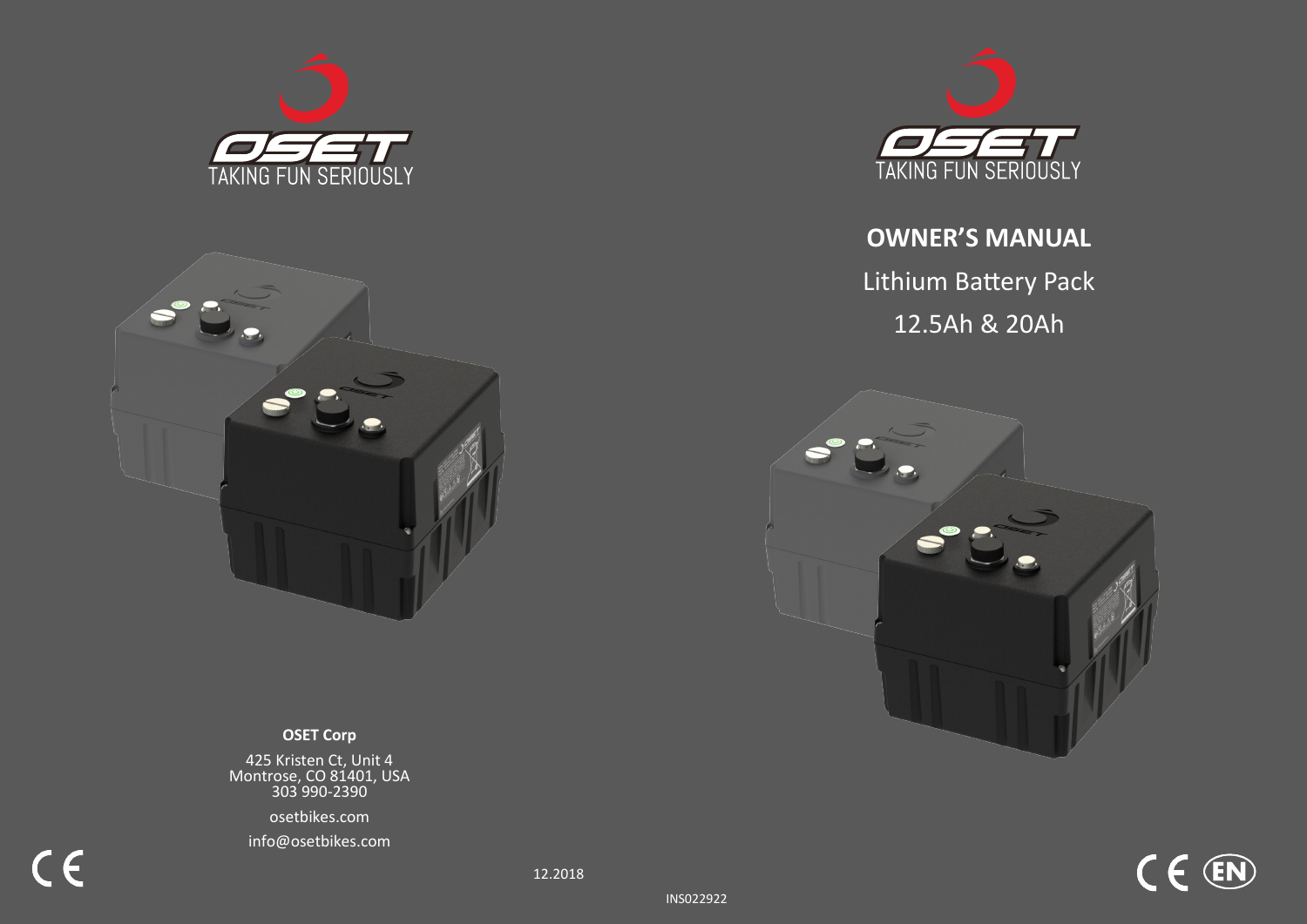

#### **NO LIQUIDS NEAR CHARGER PLUG**

OSET batteries must be charged indoors, in an open space which is well ventilated.

### **DO NOT SPRAY WITH WATER**

Do not clean the battery with water under pressure. Such as a hose, jet wash, power washer or steam cleaner. Do not immerse battery in water.



#### **DO NOT TOUCH OR SHORT ELECTRICAL CONTACTS**

Failing to adhere to this can lead to injury and cause irreparable damage to the battery .



#### **DO NOT DISASSEMBLE**

Your OSET battery is not a serviceable item, opening the casing will invalidate your warranty.



#### **DO NOT EXPOSE TO OPEN FLAMES**

Exposing to open flames will result in damage to the unit leading to possible injury.



#### **DO NOT USE IF BATTERY IS DAMAGED**

If the casing of the battery is damaged call OSET for assistance.



### **ENSURE CHARGER IS DISCONNECTED FROM BIKE BEFORE RIDING.**

Failure to do so can cause injury and harm to the rider and others



#### **READ INSTRUCTIONS BEFORE USE**

Keep instructions for future reference.

- Do not drop the battery or subject it to harsh impacts. This could lead to damaging the pack, shortening its life and risk fire.
- Remove the battery from the bike before any maintenance or cleaning.
- Do not store metal objects near the battery, a short circuit could lead to permanent damage and risk of fire.
- Keep the battery away from heat sources and sunlight.
- Do not clean the battery with water under pressure. Such as a hose, jet wash, power washer or steam cleaner. Do not immerse battery in water.
- If the battery is mistreated and fumes escape move to fresh air and seek medical advice.
- The battery is designed to exclusively work with your OSET electric bike. Any other use is forbidden and could result in injury.

# **BATTERY DISPOSAL**

Over time your lithium battery packs capacity will reduce, until it reaches the end of its service life. This is perfectly normal and to be expected.

Battery packs contain a large amount of valuable raw materials & plastics which can all be recycled if disposed of correctly. Do no dispose of the battery with general household waste.



Under the Waste Battery Regulations , OSET offers to take back free of charge, batteries that have come to the end of their life for treatment and recycling.

If you require us to take back a battery please contact us on [info@osetbikes.com.](mailto:info@osetbikes.com)

Lithium batteries are hazardous goods, do not post through normal freight services.

WEEE Producer Environment Agency Reference Number: WEE/MM4649AA WEEE Compliance Scheme Registration Number: CD01/00956 Battery Producer Environment Agency Reference Number: BPRN06922 Battery Producer Compliance Scheme Registration Number: BBCD193

#### Great Britain

**OSET Bikes Ltd** Units 5-6, Highfield Business Park Sidney Little Road Saint Leonards-on-Sea East Sussex TN38 9UB 01424 834440 **www.osetbikes.co.uk** info@osetbikes.co.uk

United States of America

#### **OSET Corp**

425 Kristen Ct, Unit 4 Montrose CO 81401 USA 303 990-2390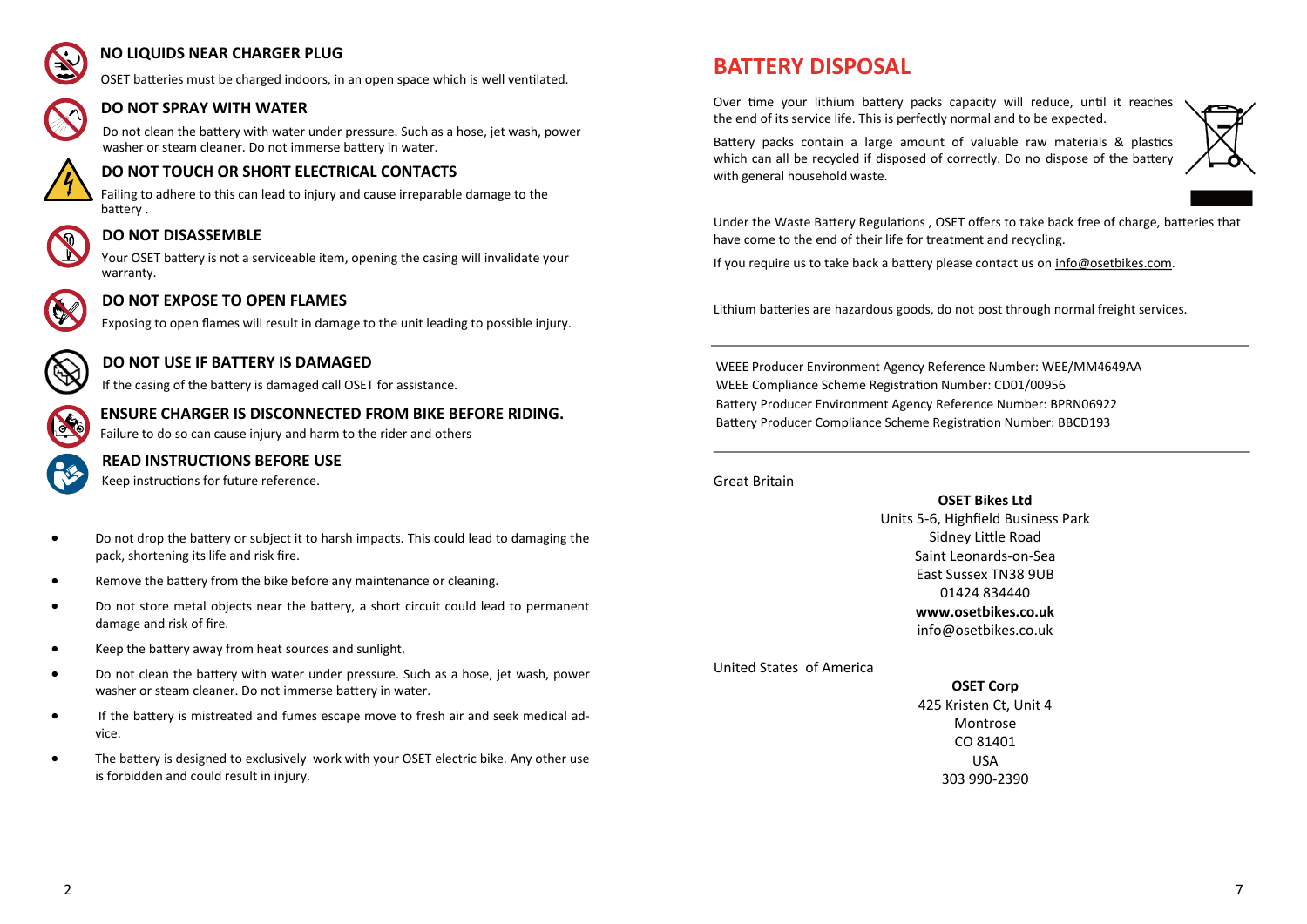# **TRANSPORT**

Due to the capacity of the OSET lithium battery it cannot be shipped via normal freight services, it must be transported as dangerous goods by professionals. Obtain information on the current valid regulations when transporting the battery. Please contact OSET for more information.

If transported in a vehicle ensure adequate precautions are taken;

- Ensure battery is secure in the vehicle and isolated.
- Do not place battery in the passenger compartment of the vehicle.

## **TROUBLESHOOTING**

OSET recommend using a 'multimeter' to monitor the health of the battery. You will be able to easily and instantly see the charge of the battery.

In order to test the battery voltage using a multimeter, connect the negative & positive probes to a pair of pins on the discharge port on the battery as shown.

When testing the battery voltage, you should have a reading of between 36.0 & 54.4V depending on the state of charge of the

battery. If you read anything outside of this range, please disconnect the battery .immediately and contact your OSET dealer, importer or OSET customer services.

| <b>ISSUE</b>                                                 | <b>LIKELY CAUSE</b>                            | <b>SOLUTION</b>                                                   |
|--------------------------------------------------------------|------------------------------------------------|-------------------------------------------------------------------|
| Charger LED is not illuminat-<br>ed.                         | Blown plug fuse.<br>Faulty power lead.         | Check fuse and replace if<br>faulty.<br>Replace lead if required. |
| Charger LED doesn't turn<br>green.                           | Battery still charging.                        | Allow battery to continue<br>charging.                            |
| Battery switch flashing red. 1<br>long 2 short.              | Battery over discharged.                       | Fully charge battery.                                             |
| Battery switch flashing red.<br>(Other than 1 long 2 short.) | Fault with battery.                            | Contact your OSET dealer.                                         |
| Charger LED Red                                              | Battery fully charged<br>Battery not connected | Use battery<br>Connect to battery                                 |

Should the table above not solve your query please contact OSET customer service noting the battery serial number. This can be found on the sticker on the side of the battery.



### **OPERATING INSTRUCTIONS**

Thank you for choosing this OSET lithium battery pack, we hope it provides you with many hours of fun riding.

Every pack we produce is subject to strict testing and quality checks. Nevertheless the service life of the pack is dependent on how it is used, stored and maintained. The battery is only intended to be used by adults or those that have suitable experience and knowledge.

Please take a moment to become familiar with these operating instructions before using the battery as the more care you take of the pack, the longer it will provide you with reliable service. The OSET lithium battery pack is designed & intended for use **only** with OSET bikes. The user bears responsibility for any damage caused by inappropriate use or incorrect storage.

We recommend charging the battery fully after every use, no matter if it was fully discharged or not, it is safe to charge the battery at any time. For more information on charging please see the charging section.

**DO NOT** try to modify or change the battery pack in any way. For technical assistance contact OSET or your local OSET dealer.

Do not clean the battery with solvents or chemicals that may impact surfaces.

### **PROPER USE & BEST PRACTICE**

In order to use the bike, first the battery must be connected to the main power lead on the bike's wiring harness. See your bike manual for specific information on this. Connect the bike's power lead to the main discharging port on the battery *(A).* Ensure the threaded plug is tightened **securely**.



• Switch the battery on before use *(B).* To turn the battery on press the power button once. The button will now be backlit green. To turn the battery off simply press the same button, the button will flash and then turn off.

#### **NOTE**

If the battery is not used for 2 hours, it will revert to a *power saving mode.*  You will need to turn the battery on again before it can be used if it is in this mode.